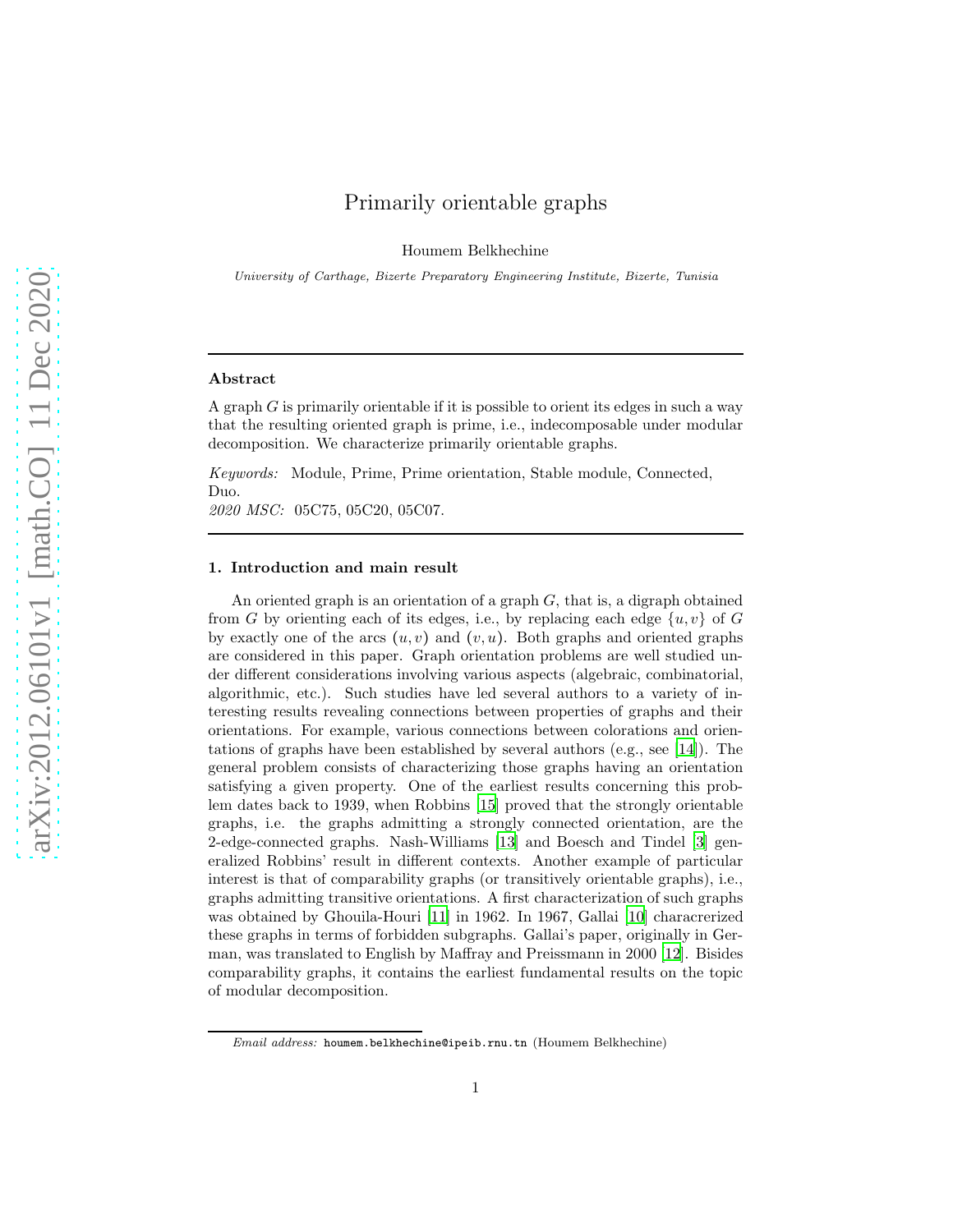In this paper, we characterize the graphs that have a prime orientation, i.e., an orientation that is indecomposable under modular decomposition. We call such graphs primarily orientable.

We now formalize our presentation. A *graph*  $G = (V(G), E(G))$  (resp. a  $digraph G = (V(G), A(G))$  consists of a finite set  $V(G)$  of *vertices* together with a set  $E(G)$  (resp.  $A(G)$ ) of unordered (resp. ordered) pairs of distinct vertices, called *edges* (resp. *arcs*). We write  $v(G)$  for  $|V(G)|$ . For distinct  $u, v \in V(G)$ , we write  $\overrightarrow{uv}$  and uv for the ordered and unordered pairs  $(u, v)$  and  ${u, v}$ , respectively. Given a graph (resp. a digraph) G, with each subset X of  $V(G)$ , we associate the *subgraph*  $G[X] = (X, {X \choose 2} \cap E(G))$  (resp. the *subdigraph*  $G[X] = (X, (X \times X) \cap A(G)))$  of G induced by X. For  $X \subseteq V(G)$  (resp.  $x \in V(G)$ , the subgraph or subdigraph  $G[V(G) \setminus X]$  (resp.  $G[V(G) \setminus \{x\}]$ ) is simply denoted by  $G - X$  (resp.  $G - x$ ). Two graphs G and G' are *isomorphic* if there exists an *isomorphism* from  $G$  onto  $G'$ , that is, a bijection  $f$  from  $V(G)$  onto  $V(G')$  such that for every  $x, y \in V(G)$ ,  $xy \in E(G)$  if and only if  $f(x)f(y) \in E(G')$ . The graph G is *complete* if  $E(G) = {V(G) \choose 2}$ , it is *edgeless* if  $E(G) = \emptyset$ . An *n*-vertex complete graph is denoted by  $K_n$ .

An *orientation* of a graph G is a digraph  $\tilde{G}$  obtained from G by replacing each edge uv of G by exactly one of the ordered pairs  $\vec{uv}$  and  $\vec{vu}$  as an arc of Each edge *av* of  $G$  by exactly one of the ordered pairs  $\vec{G}$ , in such a way that for distinct  $x, y \in V(G) = V(\vec{G})$ ,

$$
|A(\overrightarrow{G}) \cap {\overleftrightarrow{xy}, \overrightarrow{yx}}| = \begin{cases} 1 & \text{if } xy \in E(G), \\ 0 & \text{if } xy \notin E(G). \end{cases}
$$

An *oriented graph* is an orientation of some graph. For example, a *tournament* is an orientation of a complete graph.

We now introduce the notion of primality which is based on that of a module. It is convenient to use the following notations.

**Notation 1.1.** Given a graph or a digraph G, for  $X \subseteq V(G)$ , we write  $\overline{X}$  for  $V(G) \setminus X$ .

<span id="page-1-0"></span>Notation 1.2. Let G be a graph (resp. an oriented graph). For distinct  $u, v \in V(G)$ , we set

$$
G(u,v) = \begin{cases} 1 & \text{if } uv \in E(G), \\ 0 & \text{if } uv \notin E(G) \end{cases}
$$

(resp.

$$
G(u, v) = \begin{cases} 1 & \text{if } \overrightarrow{uv} \in A(G), \\ -1 & \text{if } \overrightarrow{vu} \in A(G), \\ 0 & \text{otherwise.} \end{cases}
$$

Let X and Y be two disjoint subsets of  $V(G)$ . The notation  $X \equiv_G Y$  signifies that  $G(x, y) = G(x', y')$  for every  $x, x' \in X$  and  $y, y' \in Y$ . For more precision when  $X \equiv_G Y$ , we write  $G(X,Y) = 0$  (resp.  $G(X,Y) = 1$ ,  $G(X,Y) = -1$ ) to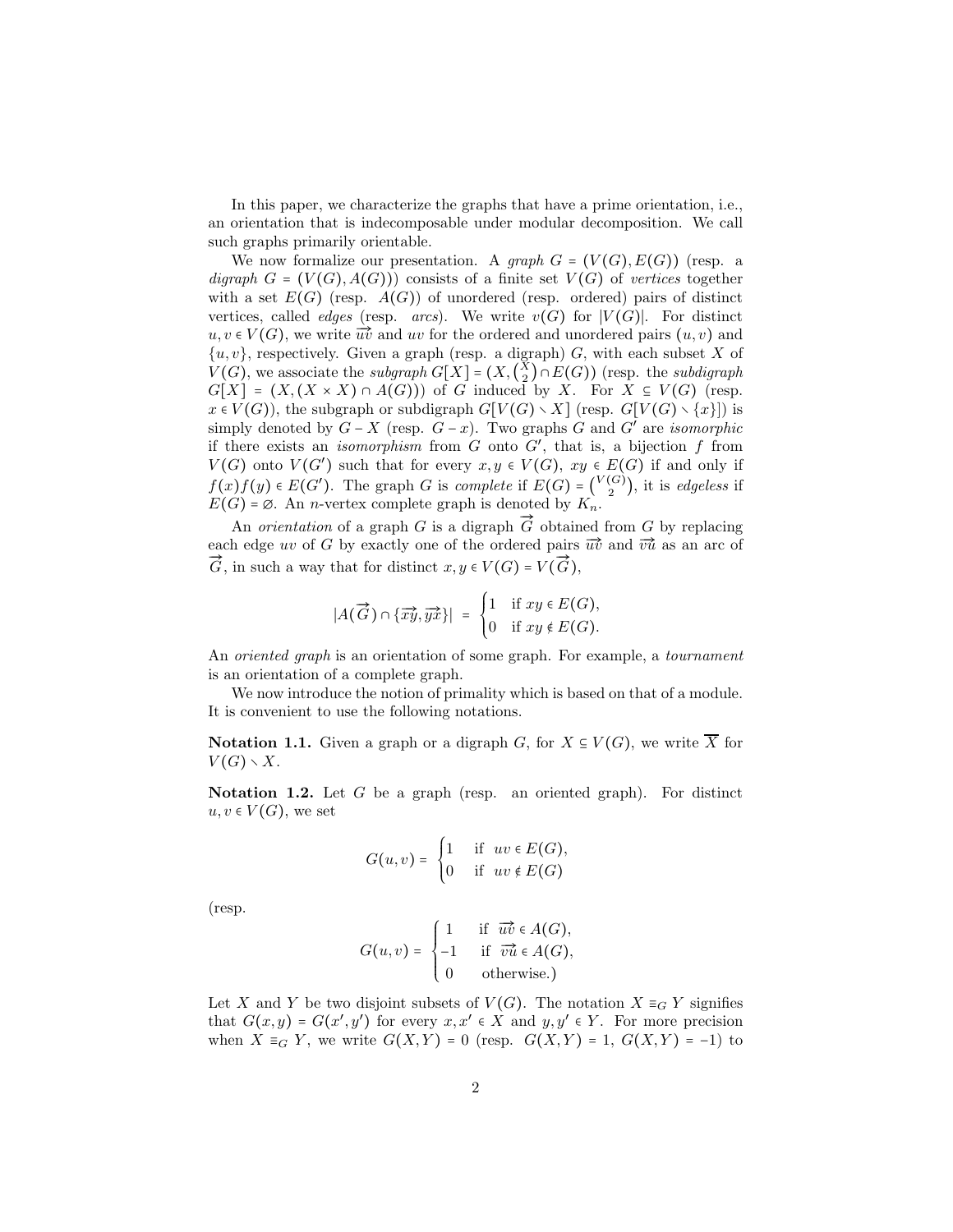indicate that for every  $x \in X$  and  $y \in Y$ , we have  $G(x, y) = 0$  (resp.  $G(x, y) = 1$ ,  $G(x, y) = -1$ ). When X is a singleton  $\{x\}$ , we write  $x \equiv_G Y$  for  $\{x\} \equiv_G Y$ ,  $G(x, Y)$  for  $G({x}, Y)$ , and  $G(Y, x)$  for  $G(Y, {x})$ .

Given a graph (resp. a digraph)  $G$ , a subset  $M$  of  $V(G)$  is a *module* [\[6,](#page-11-7) [17\]](#page-11-8) (or a *homogeneous subset* [\[10,](#page-11-5) [12\]](#page-11-6) or an *interval* [\[16\]](#page-11-9)) of G provided that for every  $x, y \in M$  and for every  $v \in \overline{M}$ ,  $vx \in E(G)$  if and only if  $vy \in E(G)$  (resp.  $\overrightarrow{vx} \in A(G)$  if and only if  $\overrightarrow{vy} \in A(G)$ , and  $\overrightarrow{xv} \in A(G)$  if and only if  $\overrightarrow{yv} \in A(G)$ ). For example, by using Notation [1.2,](#page-1-0) when  $G$  is a graph or an oriented graph, a subset M of  $V(G)$  is a module of G if and only if for every  $v \in \overline{M}$ , we have  $v \equiv_G M$ , i.e., either  $G(v, M) = 0$ ,  $G(v, M) = 1$ , or  $G(v, M) = -1$ .

**Notation 1.3.** Given a graph or a digraph  $G$ , the set of modules of  $G$  is denoted by  $mod(G)$ .

For example, it follows from the definition of modules, that

<span id="page-2-0"></span>if  $\vec{G}$  is an orientation of a graph G, then  $mod(\vec{G}) \subseteq mod(G)$ . (1.1)

Let G be a graph or a digraph. The sets  $V(G)$ ,  $\emptyset$  and  $\{v\}$  ( $v \in V(G)$ ) are modules of G called *trivial modules*. We say that G is *indecomposable* [\[16](#page-11-9)] if all its modules are trivial, otherwise we say that G is *decomposable*. For example, the graphs and digraphs with at most two vertices are indecomposable. So let us say that a graph (or a digraph) is *prime* [\[6\]](#page-11-7) if it is indecomposable with at least three vertices.

A graph is *primarily orientable* if it admits a prime orientation. For instance, it follows from [\(1.1\)](#page-2-0) that every orientation of a prime graph is prime as well. In particular, prime graphs are primarily orientable. But primality is not a necessary condition for a graph to be primarily orientable. For example, for every integer  $n \geq 5$ , the complete graph  $K_n$ , which is obviously decomposable, is primarily orientable because there exist prime tournaments with  $n$  vertices (e.g., see [\[1\]](#page-10-0)). In fact, almost all tournaments are prime [\[8\]](#page-11-10). However,  $K_4$  is not primarily orientable because the 4-vertex tournaments are decomposable (e.g., see [\[2\]](#page-11-11)).

The main result of the paper consists of a characterization of primarily orientable graphs. In order to present this characterization, we need to introduce the following notions. A graph G is *connected* if for every distinct  $x, y \in V(G)$ , there exists a sequence  $v_0 = x, \ldots, v_n = y$  of vertices such that for every  $i \in \{0, \ldots, n-1\}$ ,  $v_i v_{i+1} \in E(G)$ . A *connected component* of the graph G is a maximal subset C of  $V(G)$  such that  $G[C]$  is connected. The connected components of G form a partition of  $V(G)$ .

Notation 1.4. Given a graph  $G$ , the set of the connected components of  $G$  is denoted by  $\mathcal{C}(G)$ .

Let  $C \in \mathcal{C}(G)$ . We have  $G(C, \overline{C}) = 0$ , and hence C and  $\overline{C}$  are modules of G. Similarly for every orientation  $\vec{G}$  of  $G$ ,  $C$  and  $\overline{C}$  are modules of  $\vec{G}$  because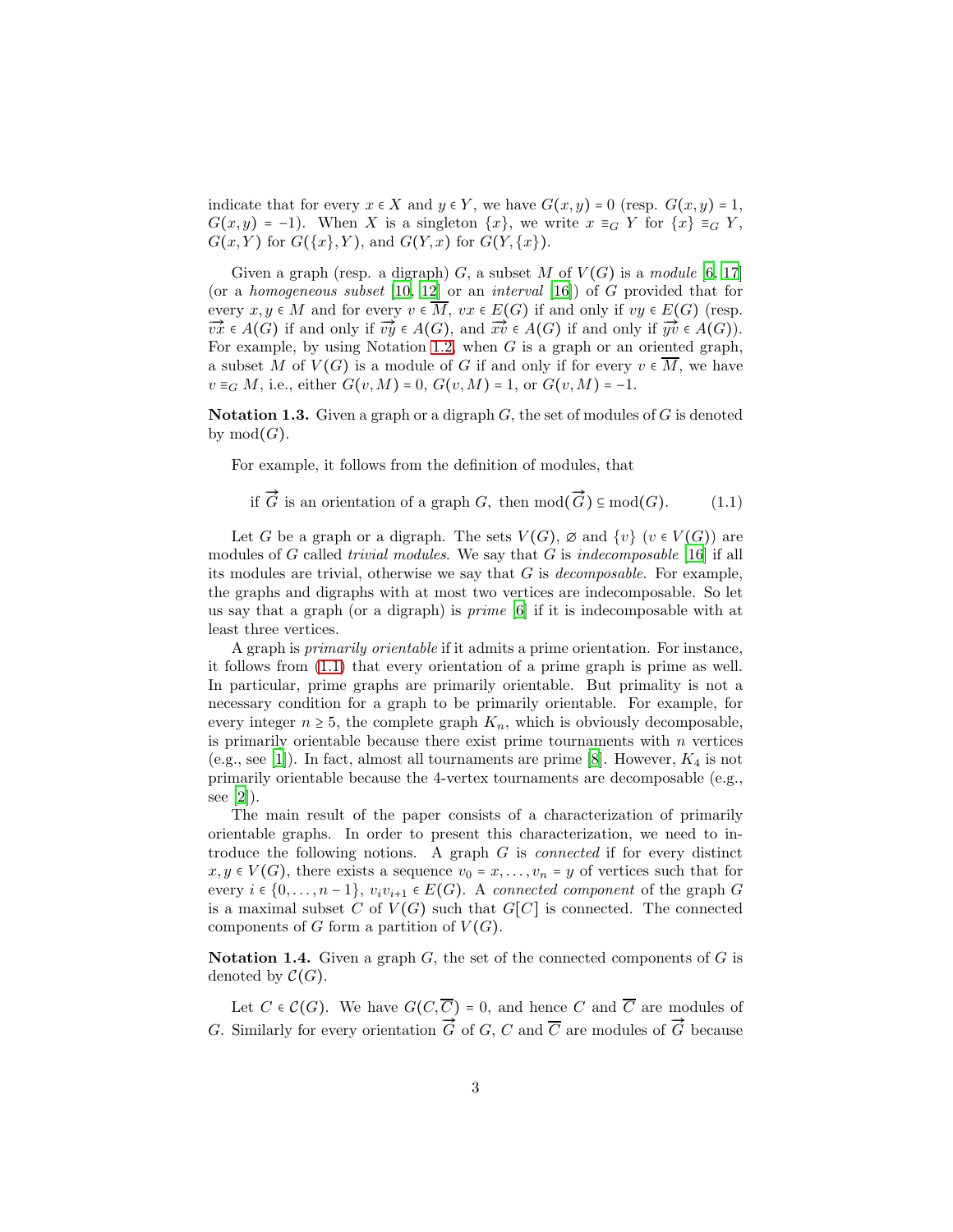$\overline{G}(C,\overline{C})$  =  $G(C,\overline{C})$  = 0. Thus, given a graph G with at least three vertices,

<span id="page-3-3"></span>if the graph  $G$  is primarily orientable, then  $G$  is connected. (1.2)

But connectedness is not a sufficient condition for a graph to be primarily orientable. For example, for every integer  $n \geq 3$ , the graph  $K_{1,n} = (\{0, \ldots, n\}, \{0i :$  $i \in \{1, \ldots, n\}\},$  called a *star*, is connected but not primarily orientable.

Let G be a graph. A *stable set* of G is a subset S of  $V(G)$  such that  $|S| \geq 2$ and the induced subgraph  $G[S]$  is edgeless. Let us say that a subset S of  $V(G)$ is a *stable module* (or a *s-module*) of G if S is a module of G which is also a stable set of G.

Given a vertex  $x$  of the graph  $G$ , the *neighbourhood* of  $x$  in  $G$ , denoted by  $N_G(x)$ , is the set of the vertices  $y \in V(G)$  such that  $xy \in E(G)$ . The *degree* of the vertex x (in G) is  $d_G(x) = |N_G(x)|$ . We extend this to nonempty modules in the following manner. Let  $M$  be a nonempty module of the graph  $G$ . We define the *neighbourhood* of M in G, denoted by  $N_G(M)$ , to be the set of the vertices  $v \in \overline{M}$  satisfying one of the following equivalent conditions :

- $vx \in E(G)$  for every  $x \in M$ ,
- $vx \in E(G)$  for some  $x \in M$ .

The *degree* of M (in G) is  $d_G(M) = |N_G(M)|$ .

Our characterization of primarily orientable graphs is provided by the following theorem, which is the main result of the paper.

<span id="page-3-2"></span>Theorem 1.1. *Given a graph* G *with at least three vertices, other than* K4*, the graph* G *is primarily orientable if and only if the following two conditions are satisfied.*

- 1. *The graph* G *is connected.*
- 2. For every s-module S of G, we have  $d_G(S) \geq \log_2(|S|)$ .

#### 2. Preliminary results

<span id="page-3-1"></span>Lemma 2.1. *Given a connected graph* G*, if* M *is a nontrivial module of* G*, then for every vertex*  $v \in M$ , the graph  $G - v$  *is connected as well.* 

*Proof.* Let G be a connected graph, let M be a nontrivial module of G, and let  $v \in M$ . Since G is connected, we have

<span id="page-3-0"></span>
$$
d_G(M) \ge 1. \tag{2.1}
$$

Moreover, for every  $C \in \mathcal{C}(G - v)$ , there exists a vertex  $v_C \in C$  such that  $vv_C \in C$  $E(G)$ . Suppose for a contradiction that  $G - v$  is not connected. If there exists  $C \neq C' \in \mathcal{C}(G - v)$  such that  $v_C \in M$  and  $v_{C'} \notin M$ , then  $G(v_C, v_{C'}) = 0$ .  $G(v, v_{C'}) = 1$ , which contradicts that M is a module of G. Therefore, either  $\{v_C : C \in C(G - v)\} \subseteq M$  or  $M \cap \{v_C : C \in C(G - v)\} = \emptyset$ . First suppose  $\{v_C : C \in C(G - v)\} \subseteq M$ . Let  $u \in N_G(M)$  (see [\(2.1\)](#page-3-0)), and let C be the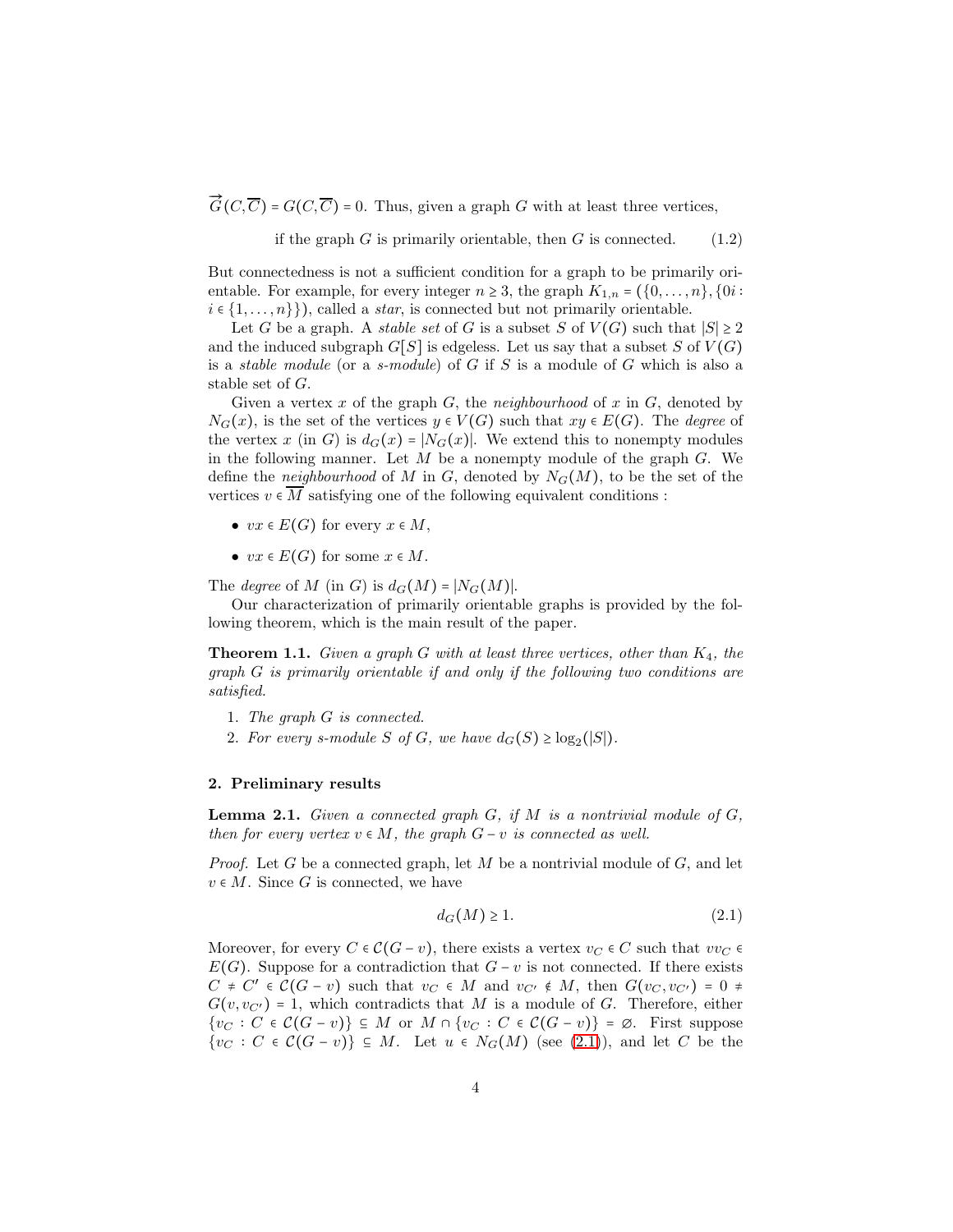connected component of  $G - v$  containing u. For  $C' \in C(G - v) \setminus \{C\}$ , we obtain  $G(u, v_{C'}) = 0 \neq G(u, v) = 1$ , which contradicts that M is a module of G. Second suppose  $M \cap \{v_C : C \in \mathcal{C}(\overline{G}-v)\} = \emptyset$ . Let  $w \in M \setminus \{v\}$  and let C be the connected component of  $G - v$  containing w. For  $C' \in \mathcal{C}(G - v) \setminus \{C\}$ , we obtain  $G(v_{C'}, w) = 0 \neq G(v_{C'}, v) = 1$ , which again contradicts that M is a module of G.  $\Box$ 

Given a graph G, a *duo* of G is a module of cardinality 2 of G. We say that a subset X of  $V(G)$  is a *stable duo* (or a *s*-duo) of G if X is a duo of G which is also a stable set of G.

**Notation 2.1.** Given a graph  $G$ , the set of s-modules (resp. s-duos) of  $G$  is denoted by  $\operatorname{smod}(G)$  (resp.  $\operatorname{sduo}(G)$ ).

The next remarks follow immediately from the definitions of s-modules and s-duos.

<span id="page-4-2"></span>**Remark 2.1.** If S is a s-module of a graph  $G$ , then every subset  $S'$  of at least two elements of  $S$  is also a s-module of  $G$ .

<span id="page-4-1"></span>**Remark 2.2.** Given two s-modules S and S' of a graph G, if  $S \cap S' \neq \emptyset$ , then  $S ∪ S'$  is also a s-module of  $G$ .

<span id="page-4-0"></span>**Remark 2.3.** For every graph G, we have  $\cup$ smod $(G)$  =  $\cup$ sduo $(G)$ .

<span id="page-4-4"></span>**Lemma 2.2.** *Given a graph G*, *for every*  $x \in \text{Usmod}(G) = \text{Usduo}(G)$  *(see Remark* [2.3\)](#page-4-0), we have  $sduo(G - x) \nsubseteq sduo(G)$ .

*Proof.* Let G be a graph and let  $x \in \cup \text{sduo}(G)$ . Let  $uv \in \text{sduo}(G - x)$ , where  $u \neq v \in V(G-x)$ . To prove that  $uv \in \text{sduo}(G)$ , it suffices to show that  $G(x, u)$  =  $G(x, v)$ . Consider a vertex  $y \in V(G - x)$  such that  $xy \in \text{sduo}(G)$ . First suppose  $y \notin uv$ . We have  $G(y, u) = G(y, v)$  because uv is a module of  $G-x$ . In addition,  $G(y, u) = G(x, u)$  and  $G(y, v) = G(x, v)$  because xy is a module of G. Thus  $G(x, u) = G(x, v)$ . Second suppose  $y \in uv$ . We may assume  $y = u$ . In this instance,  $G(x, u) = G(u, v) = 0$  because xu and uv are stable sets of G. Moreover, since  $G(u, v) = 0$  and xu is a module of G, we obtain  $G(x, v) = 0$ . Thus  $G(x, u) =$  $G(x, v)$ . We conclude that  $sduo(G-x) \subseteq sduo(G)$ . Since  $xy \in sduo(G) \setminus sduo(G \Box$ x), it follows that  $sduo(G-x) \nsubseteq sduo(G)$ .

Let us say that a graph G is  $sduo-free$  when  $sduo(G) = \emptyset$ .

<span id="page-4-3"></span>**Lemma 2.3.** *Given a sduo-free graph*  $G$ *, for every*  $v \in V(G)$ *, the elements of* sduo(G − v) *are pairwise disjoint.*

*Proof.* Let G be a sduo-free graph and let  $v \in V(G)$ . Let S and S' be two distinct elements of sduo $(G - v)$ . Suppose for a contradiction that  $S \cap S' \neq \emptyset$ . In this instance, there are three pairwise distinct vertices  $x, y, z \in V(G - v)$ such that  $S = xy$  and  $S' = yz$ . There are distinct  $\alpha, \beta \in \{x, y, z\}$  such that  $G(v, \alpha) = G(v, \beta)$ . On the other hand, since  $S \cup S' = \{x, y, z\}$   $\in \text{smooth}(G-v)$  (see Remark [2.2\)](#page-4-1), then  $\alpha\beta \in \text{sduo}(G - v)$  (see Remark [2.1\)](#page-4-2). Since  $G(v, \alpha) = G(v, \beta)$ , it follows that  $\alpha\beta \in \text{sduo}(G)$ , contradicting that G is sduo-free.  $\Box$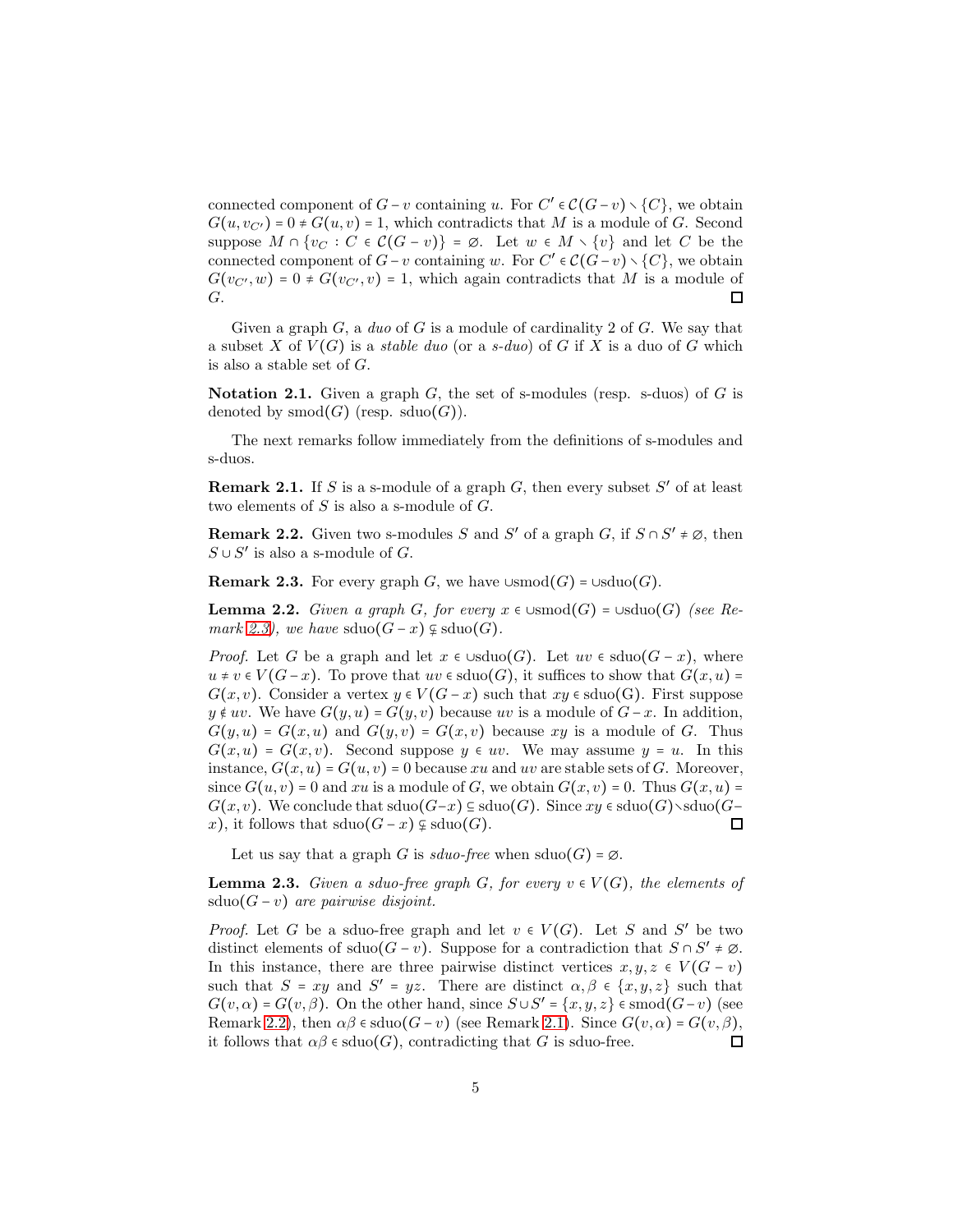In the proof of the next lemma, we need the following well-known fact  $(e.g.,)$ see  $[4,$  Exercise 2.7.6]).

<span id="page-5-0"></span>**Fact 2.1.** *Given a connected graph G such that*  $v(G) \geq 1$ *, there exists a vertex* v *of* G *such that* G − v *is connected as well.*

<span id="page-5-3"></span>**Lemma 2.4.** Let G be a graph such that  $v(G) \geq 1$ . If G is connected and sduo*free, then there exists*  $v \in V(G)$  *such that*  $G-v$  *is connected and*  $|\text{sduo}(G-v)| \leq 1$ *.* 

*Proof.* Suppose that the graph G is connected and sduo-free. By Fact [2.1,](#page-5-0) there exists a vertex  $x \in V(G)$  such that  $G - x$  is connected. If  $|\text{sduo}(G - x)| \leq 1$ , then we are done. Hence suppose  $|\text{sduo}(G - x)| \geq 2$ . By Lemma [2.3,](#page-4-3) there are four pairwise dictint vertices  $v_1, v_2, v_3, v_4 \in V(G - x)$  such that  $v_1v_2$  and  $v_3v_4$ are s-duos of  $G - x$ . Since the graph G is sduo-free, we may assume

<span id="page-5-1"></span>
$$
G(x, v_1v_3) = 0 \text{ and } G(x, v_2v_4) = 1. \tag{2.2}
$$

Since  $G - xv_1 = (G - x) - v_1$  is connected by Lemma [2.1,](#page-3-1) and since  $xv_2 \in E(G)$ (see [\(2.2\)](#page-5-1)), it follows that  $G - v_1$  is connected as well. We will prove that the graph  $G - v_1$  is sduo-free. We first prove that

<span id="page-5-2"></span>
$$
sduo(G - v_1 x) \cap sduo(G - v_1) = \emptyset.
$$
\n(2.3)

Let  $S = ss' \in \text{sduo}(G - v_1x)$ , where  $s \neq s' \in V(G - v_1x)$ . To show that S  $\in$  sduo $(G-x)$ , it suffices to verify that  $G(v_1, s) = G(v_1, s')$ . To begin, suppose  $v_2 \in ss'$ . We may assume  $s = v_2$ . In this instance,  $G(v_1, s') = G(v_2, s')$  $G(s, s') = 0$  because  $v_1v_2$  is a module of  $G - x$  and  $ss'$  is a stable set of G. Since  $G(v_1, s) = G(v_1, v_2) = 0$  because  $v_1v_2$  is a stable set of G, it follow that  $G(v_1, s) = G(v_1, s')$  as desired. Now suppose  $v_2 \notin ss'$ . We have  $G(v_1, s)$  =  $G(v_2, s)$  and  $G(v_1, s') = G(v_2, s')$  because  $v_1v_2$  is a module of  $G - x$ . Moreover,  $G(v_2, s) = G(v_2, s')$  because ss' is a module of  $G-v_1x$ . Thus  $G(v_1, s) = G(v_1, s')$ , and hence  $S \in \text{sduo}(G-x)$ . Since G is sduo-free, it follows that  $G(x, s) \neq G(x, s')$ , and hence  $S \notin \text{sduo}(G - v_1)$ . Thus [\(2.3\)](#page-5-2) holds.

Now suppose for a contradiction that the graph  $G-v_1$  admits a s-duo D. It follows from [\(2.3\)](#page-5-2) that  $x \in D$ . Therefore,  $D = xy$  for some  $y \in \overline{v_1x}$ . To show that  $y \in \{x, v_1, v_2, v_3, v_4\},\$  we have to verify that  $y \notin \{v_2, v_3, v_4\}.$  We have  $y \notin v_2v_4$ because  $G(x, y) = 0 \neq G(x, v_2v_4) = 1$  (see [\(2.2\)](#page-5-1)). Since  $G(y, v_4) = G(x, v_4)$ because xy is module of  $G - v_1$ , and since  $G(x, v_4) = 1$  by [\(2.2\)](#page-5-1), we obtain  $G(y, v_4) = 1$ , and hence  $y \neq v_3$  because  $G(v_3, v_4) = 0$ . Thus  $y \in \{x, v_1, v_2, v_3, v_4\}.$ Since  $G(x, v_4) = 1$  (see [\(2.2\)](#page-5-1)), then  $G(y, v_4) = 1$  because xy is a module of  $G-v_1$ , and hence  $G(y, v_3) = 1$  because  $v_3v_4$  is a module of  $G - x$ . Thus  $G(y, v_3) = 1 \neq$  $G(x, v_3) = 0$  (see [\(2.2\)](#page-5-1)), contradicting that xy is a module of  $G - v_1$ . Hence  $G - v_1$  is sduo-free. Since  $G - v_1$  is connected, this completes the proof.  $\Box$ 

Remark [2.4](#page-5-3). Lemma 2.4 does not hold if we replace  $|\text{sduo}(G - v)| \leq 1$  by sduo-free. For example, consider the *half graph* [\[9\]](#page-11-13)  $G_{2n}$  defined on  $V(G_{2n})$  =  $\{0,\ldots,2n-1\}$ , where  $n \geq 2$ , by  $E(G_{2n}) = \{(2i)(2j+1): 0 \leq i \leq j \leq n-1\}$  (see Figure [1\)](#page-6-0). For every integer  $n \geq 2$ , the graph  $G_{2n}$  is prime, in particular it is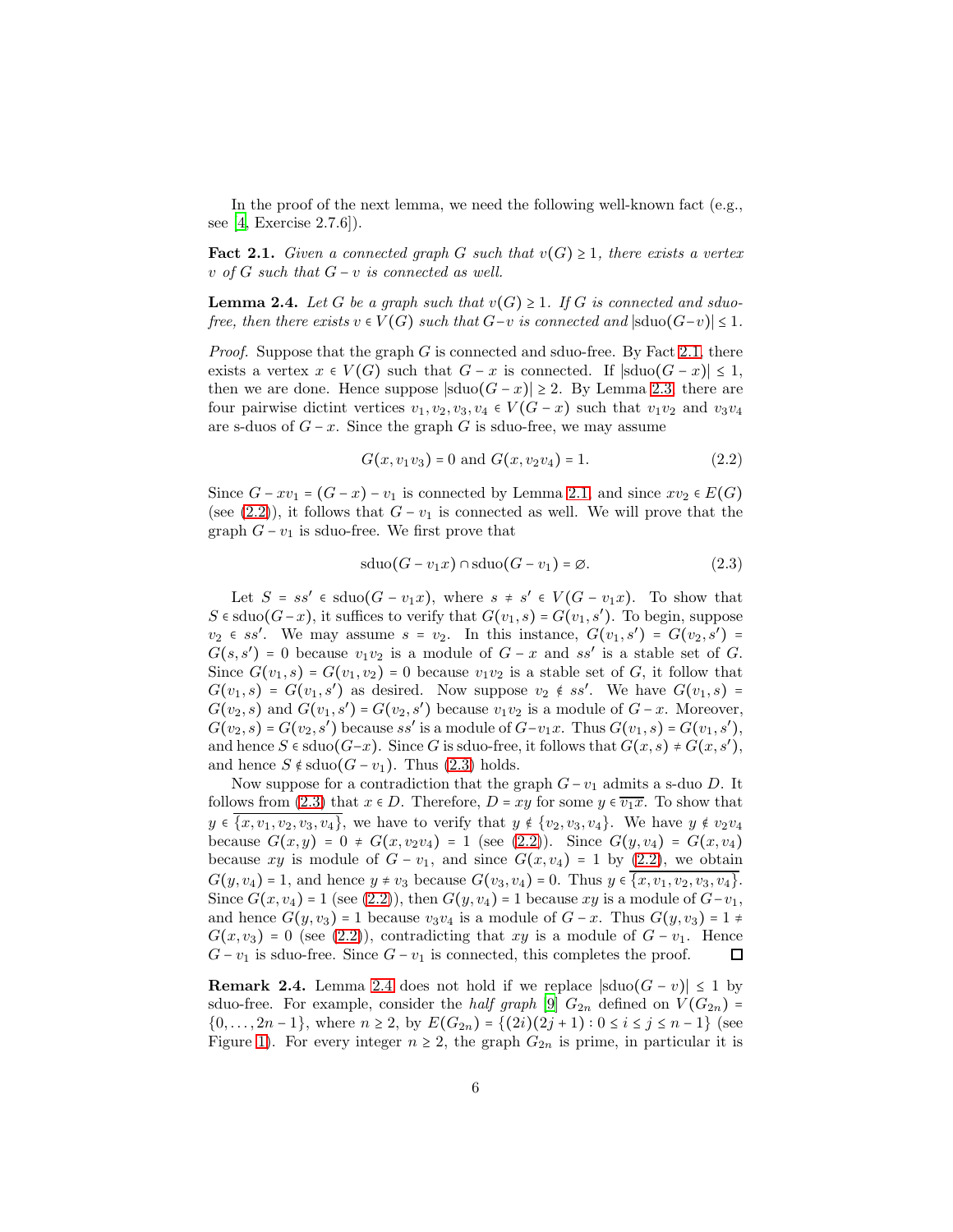connected and sduo-free. In fact, the graphs  $G_{2n}$  are, up to isomorphim, the *critical* graphs, i.e., the prime graphs G such that for every  $v \in V(G)$ , the graph  $G - v$  is decomposable (see e.g., [\[16,](#page-11-9) [5\]](#page-11-14)). The graphs  $G_{2n} - 0$  and  $G_{2n} - (2n - 1)$ are not connected. Moreover, for every vertex  $i \in \{1, \ldots, 2n-2\}, \{i-1, i+1\}$ is a s-duo of  $G_{2n} - i$ . Thus, there does not exist a vertex v of  $G_{2n}$  such that  $G_{2n} - v$  is connected and sduo-free.

<span id="page-6-0"></span>

Figure 1: The half graph  $G_{2n}$ .

<span id="page-6-3"></span>**Notation 2.2.** Let G be a graph or a digraph. With any subset X of  $V(G)$ such that  $G[X]$  is prime, we associate the following subsets of  $\overline{X}$ .

- Ext<sub>G</sub>(X) is the set of  $v \in \overline{X}$  such that  $G[X \cup \{v\}]$  is prime;
- $\langle X \rangle_G$  is the set of  $v \in \overline{X}$  such that X is a module  $G[X \cup \{v\}];$
- given  $u \in X$ ,  $X_G(u)$  is the set of  $v \in \overline{X}$  such that uv is a module of  $G[X \cup \{v\}].$

The family  $\{Ext_G(X), \langle X \rangle_G\} \cup \{X_G(u) : u \in X\}$  is denoted by  $p_{(G,\overline{X})}$ .

In fact,

<span id="page-6-2"></span>the family  $p_{(G,\overline{X})}$  form a partition of X (see Lemma [2.5\)](#page-6-1). (2.4)

It is used as follows.

<span id="page-6-1"></span>Lemma 2.5 (see Lemmas 6.3 and 6.4 of [\[7\]](#page-11-15)). *Given a graph or a digraph* G with a subset X of  $V(G)$  such that  $G[X]$  is prime, the family  $p_{(G,\overline{X})}$  form a *partition of*  $\overline{X}$ *. Moreover, the following three assertions hold.* 

- 1. *For*  $u \in \langle X \rangle_G$  *and*  $v \in \overline{X} \setminus \langle X \rangle_G$ *, if*  $X \cup \{v\}$  *is not a module of*  $G[X \cup uv]$ *, then*  $G[X \cup uv]$  *is prime.*
- 2. *Given*  $u \in X$ *, for*  $x \in X_G(u)$  *and*  $y \in \overline{X} \setminus X_G(u)$ *, if*  $ux$  *is not a module of*  $G[X \cup xy]$ *, then*  $G[X \cup xy]$  *is prime.*
- 3. For distinct  $u, v \in \text{Ext}_G(X)$ , if  $uv$  is not a module of  $G[X \cup uv]$ , then  $G[X \cup uv]$  *is prime.*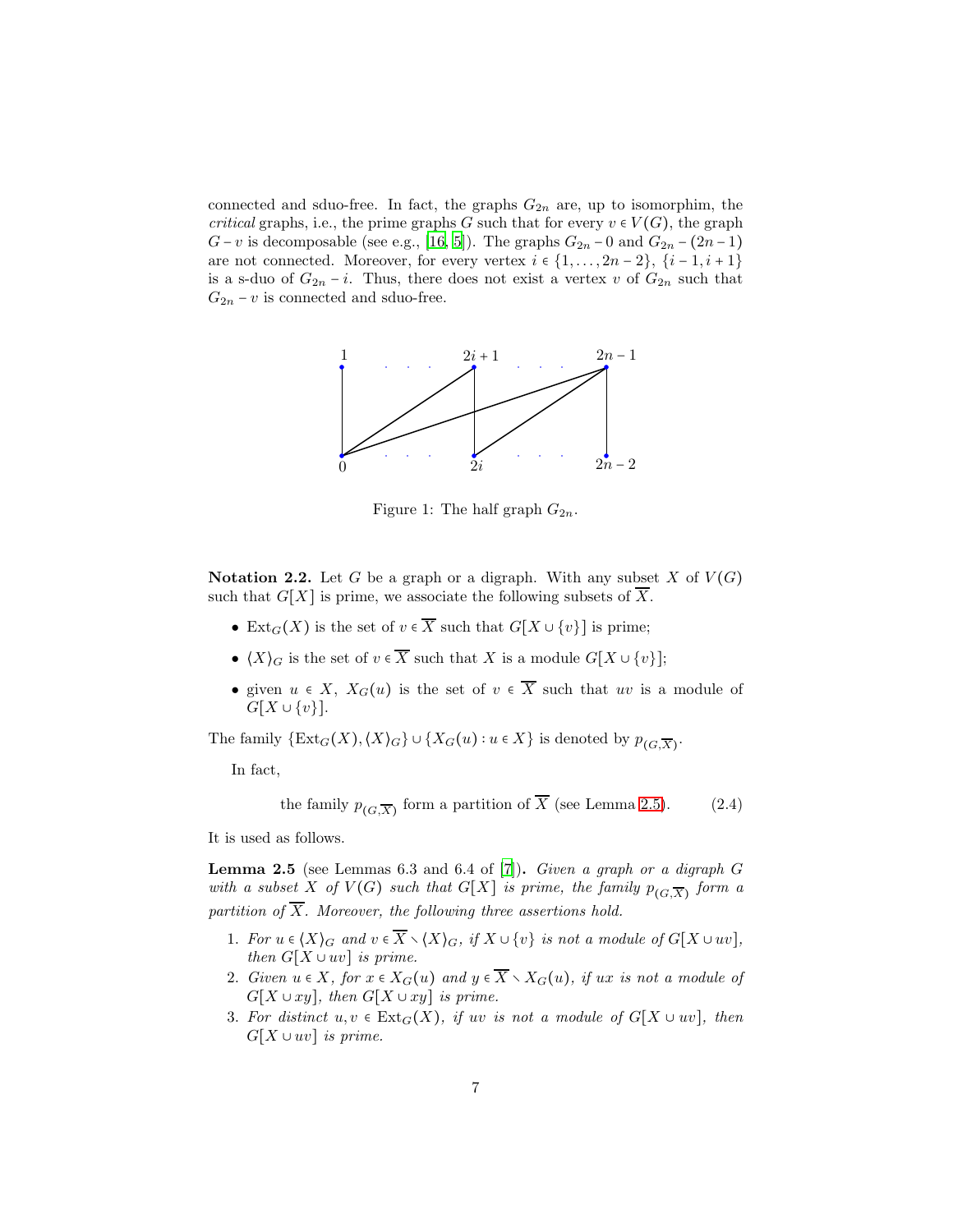## 3. Proof of Theorem [1.1](#page-3-2)

Our proof of Theorem [1.1](#page-3-2) is by induction on  $|\text{sduo}(G)|$ . Proposition [3.1](#page-7-0) below is then the basis step. We also need to verify the prime orientability of some graphs of small sizes (see Facts [3.1](#page-7-1) and [3.2\)](#page-7-2). Since such verifications are easy to do, we omit the details.

<span id="page-7-1"></span>Fact 3.1. *Up to isomorphism, there are exactly six graphs with three or four vertices satisfying Conditions* 1 *and* 2 *of Theorem [1.1](#page-3-2) and other than* K4*. Each of these (connected) graphs is primarily orientable. Figure [2](#page-7-3) below gives a prime orientation of each of them.*

<span id="page-7-3"></span>

Figure 2: Prime orientations of the primarily orientable graphs G with  $v(G) \leq 4$ .

<span id="page-7-2"></span>Fact 3.2. *Up to isomorphism, there are exactly four connected graphs* G *with a vertex* v ∈ V (G) *such that* G − v *is* K4*. Each of these (connected) graphs is primarily orientable. See Figure [3](#page-7-4) for a prime orientation of each of them.*

<span id="page-7-4"></span>

Figure 3: Prime orientations of the four graphs described in Fact [3.2.](#page-7-2)

<span id="page-7-0"></span>Proposition 3.1. *Given a graph* G *with at least three vertices, other than* K4*, if* G *is connected and sduo-free, then* G *is primarily orientable.*

*Proof.* Consider a connected and sduo-free graph  $G$  other than  $K_4$  and such that  $v(G) \geq 3$ . To prove that G is primarily orientable, we proceed by induction on  $v(G) = n$ . When  $n = 3$  or 4, the graph G is primarily orientable by Fact [3.1.](#page-7-1) Let  $n \geq 5$ . By Lemma [2.4,](#page-5-3) there exists  $x \in V(G)$  such that  $G - x$  is connected and  $|\text{sduo}(G - x)| \leq 1$ .

First suppose  $|\text{sdu}(G-x)| = 1$ . Let  $S = ss'$  be the unique s-duo of  $G-x$ . Since S is a s-duo of  $G-x$  but not of G, we have  $G(x, s) \neq G(x, s')$ . By interchanging s and s', we may assume  $G(x, s) = 0$  and  $G(x, s') = 1$ . By Lemma [2.1,](#page-3-1) the subgraph  $G - xs = (G - x) - s$  is connected. Moreover,  $G - xs$  is sduo-free by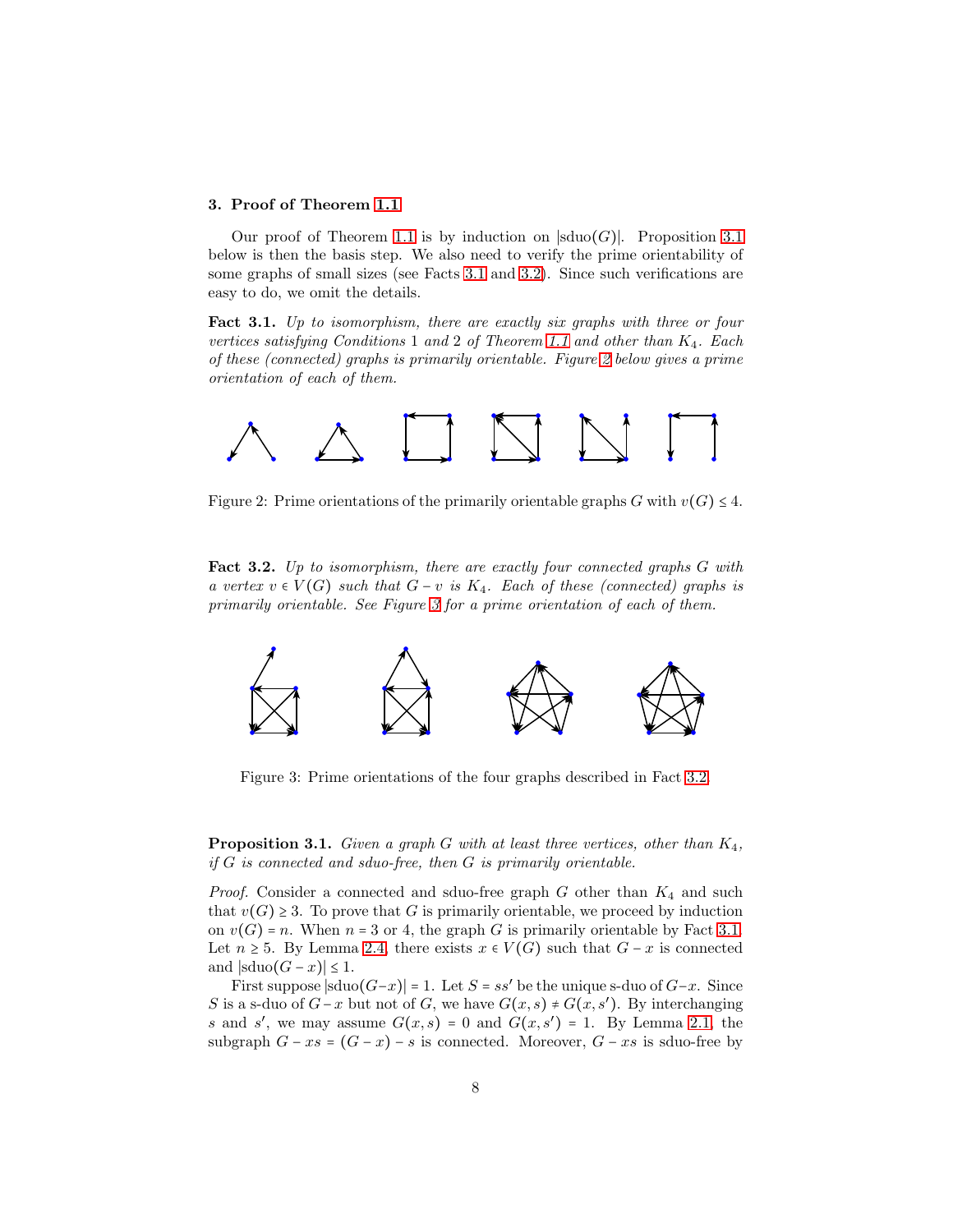Lemma [2.2.](#page-4-4) By the induction hypothesis,  $G - xs$  is  $K_4$  or  $G - xs$  is primarily orientable. Suppose that  $G - xs$  is  $K_4$ . In this instance,  $G - x$  is the graph obtained from  $K_5$  by deleting the edge ss'. By Fact [3.2,](#page-7-2)  $G-x$  admits a prime orientation P. Fix  $\alpha \in \{x, s, s'\}$ , and let Q be an orientation of G such that  $Q-x = P$  and  $Q(x, \alpha) \neq Q(s', \alpha)$ . Such an orientation exists because  $s' \alpha \in E(G)$ . Set  $Z = \overline{\{x\}}$ . By construction, it is easily seen  $x \notin \langle Z \rangle_Q$ , and that for every  $z \in Z$ , we have  $x \notin Z_Q(z)$ . It follows that  $x \in \text{Ext}_Q(Z)$  (see [\(2.4\)](#page-6-2)), that is, Q is prime. Now suppose that  $G - xs$  is primarily orientable. Let  $\overrightarrow{G - xs}$  be a prime orientation of  $G-xs$ . Since G is connected and  $G(s, xs') = 0$ , there exists  $v \in \{x, s, s'\}$  such that  $G(v, s) = 1$ , and hence  $G(v, s') = 1$  because ss' is a module of  $G-x$ . Thus, there exists an orientation  $\vec{G}$  of G satisfying the following three conditions :

- $\overrightarrow{G} xs = \overrightarrow{G xs},$
- for every  $u \in \overline{\{x, s, s'\}, \overrightarrow{G}(u, s) = \overrightarrow{G}(u, s')},$
- $\vec{G}(v,x) \neq \vec{G}(v,s')$ .

Let  $X = \overline{x s}$ , and consider the partition  $p_{(G,\overline{X})}$  (see Notation [2.2\)](#page-6-3). By construction, we have  $s \in X_{\vec{G}}(s')$ ,  $x \notin X_{\vec{G}}(s')$ , and  $ss'$  is not a module of  $\vec{G}$ . It follows from Assertion 2 of Lemma [2.5](#page-6-1) that  $\vec{G}$  is prime.

Second, suppose that  $G - x$  is sduo-free. It follows from the induction hypothesis that  $G-x$  is  $K_4$  or  $G-x$  is primarily orientable. When  $G-x$  is  $K_4$ , the graph G is primarily orientable by Fact [3.2.](#page-7-2) So suppose that  $G - x$  is primarily orientable, and let  $\overrightarrow{G-x}$  be a prime orientation of  $G-x$ . We consider the set  $\vec{G}$  of all the orientations  $\vec{G}$  of G such that  $\vec{G} - x = \vec{G} - x$ . Set  $X = \overline{\{x\}}$  and  $Y = \{y \in X : xy \in E(G)\}.$  Since G is connected, we have  $Y \neq \emptyset$ . We distinguish the following two cases.

First suppose  $Y = X$ . Let us consider the set  $\vec{\mathcal{G}}_0$  (resp.  $\vec{\mathcal{G}}_1$ ,  $\vec{\mathcal{G}}_2$ ) of the elements  $\vec{G}$  of  $\vec{G}$  such that  $x \in \text{Ext}_{\vec{G}}(X)$  (resp.  $x \in \langle X \rangle_{\vec{G}}, x \in X_{\vec{G}}(u)$  for some  $u \in X$ ). Notice that  $\overline{\mathcal{G}}_0$  is the set of prime elements of  $\overline{\mathcal{G}}$ , and that  ${\{\vec{\mathcal{G}}_0, \vec{\mathcal{G}}_1, \vec{\mathcal{G}}_2\}}$  form a partition of  $\vec{\mathcal{G}}$  (see [\(2.4\)](#page-6-2)). We will prove that  $\vec{\mathcal{G}}_0 \neq \emptyset$ by a counting argument. Indeed, it is easily seen that  $|\vec{\mathcal{G}}| = 2^{n-1}$ ,  $|\vec{\mathcal{G}}_1| = 2$ ,  $\overline{G}_2$ | = 2(n − 1). Since  $|\vec{G}| = |\vec{G}_0| + |\vec{G}_1| + |\vec{G}_2|$  because  $\{\vec{G}_0, \vec{G}_1, \vec{G}_2\}$  is a partition of  $\vec{G}$ , it follows that  $|\vec{G}_0| = 2^{n-1} - 2n$ . Since  $2^{n-1} - 2n > 0$  because  $n \geq 5$ , we obtain  $\overline{\mathcal{G}}_0 \neq \emptyset$ , and hence G is primarily orientable.

Second, suppose  $Y \not\subseteq X$ . Let  $O \in \vec{G}$ . Since  $\emptyset \neq Y \not\subseteq X$ , we have  $x \notin \langle X \rangle_G$ , and hence  $x \notin \langle X \rangle_O$  (see [\(1.1\)](#page-2-0)). Moreover, if  $x \in X_O(u)$  for some  $u \in X$ , then since  $xu$  is a module of O and thus of G (see [\(1.1\)](#page-2-0)), and since G is sduo-free, we have  $u \in Y$ . It follows from [\(2.4\)](#page-6-2) that

<span id="page-8-0"></span>given  $O \in \vec{\mathcal{G}}$ , if  $O$  is decomposable, then  $x \in X_{\vec{G}}(u)$  for some  $u \in Y$ . (3.1)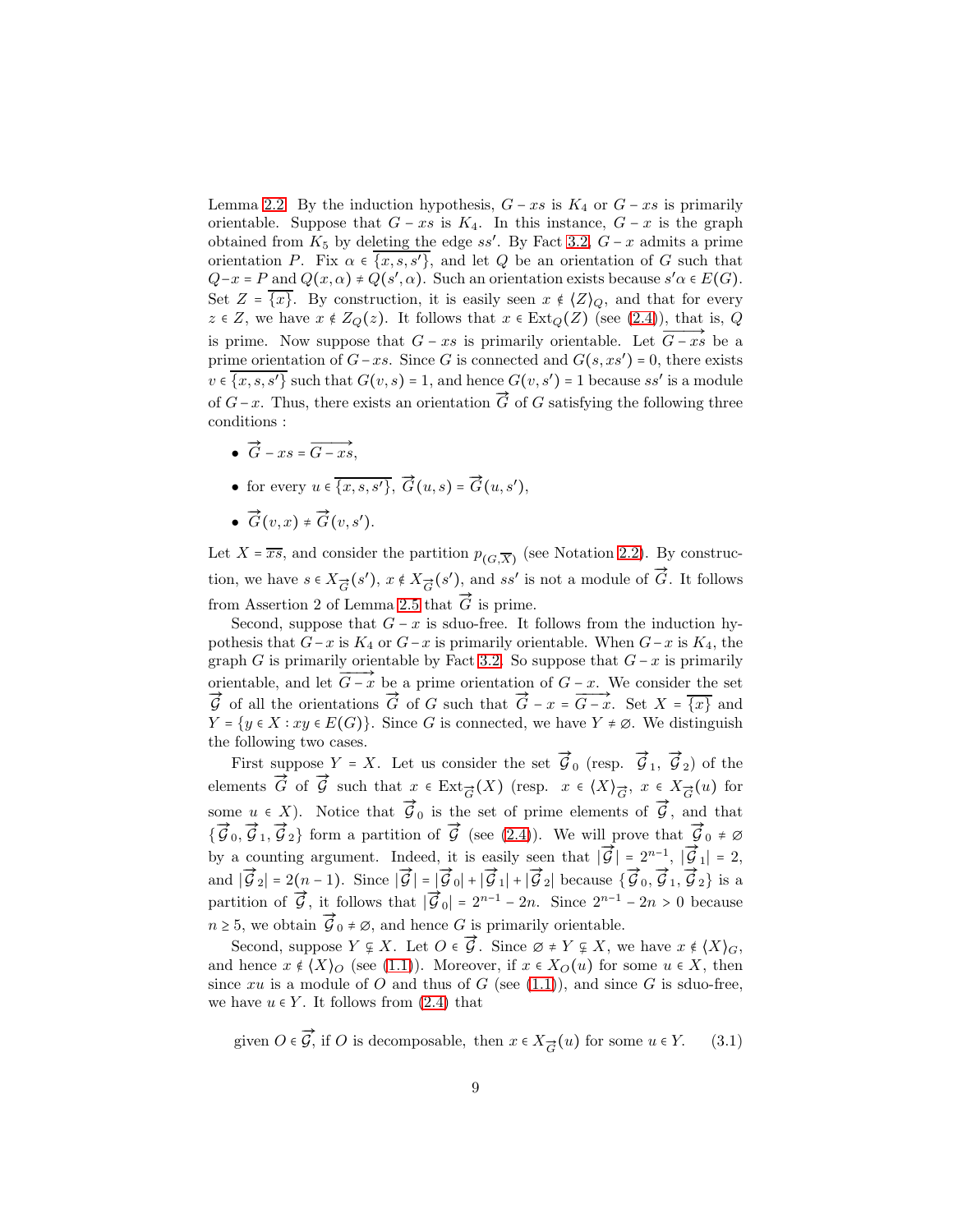Now let  $\vec{G}$  be the element of  $\vec{G}$  such that  $\vec{G}(x, Y) = 1$ . If  $\vec{G}$  is prime, then we are done. So suppose that  $\vec{G}$  is decomposable. By [\(3.1\)](#page-8-0), there exists  $u \in Y$  such that  $x \in X_{\vec{G}}(u)$ . If  $Y = \{u\}$ , then  $G(x,\overline{xu}) = 0$ , and hence  $G(u,\overline{xu}) = 0$  because xu is a module of  $\vec{G}$  and thus of G (see [\(1.1\)](#page-2-0)). It follows that xu is a connected component of G, which contradicts that G is connected. Thus  $\{u\} \subsetneq Y \subsetneq X$ . Fix  $y \in Y \setminus \{u\}$ , and consider the orientation  $\overrightarrow{G}'$  of G obtained from  $\overrightarrow{G}$  by rix  $y \in T \setminus \{u_f\}$ , and consider the orientation of of obtained from  $\Theta$  by<br>reversing the arc  $\overrightarrow{xy}$  of  $\overrightarrow{G}$ , that is,  $\overrightarrow{G}' = (V(G), (A(\overrightarrow{G}) \setminus {\overrightarrow{xy}}) \cup {\overrightarrow{yx}})$ . For every  $v \in Y \setminus \{u\}$ , we have  $\overrightarrow{G}(u, v) = 1$  because  $\overrightarrow{G}(x, v) = 1$  and xu is a module of  $\overrightarrow{G}$ . Thus  $\overrightarrow{G}'$  $\rightarrow$ Ð→  $G'(u,Y\smallsetminus\{u\})$  =  $G'(x,Y\smallsetminus\{y\})$  =  $G'(y, x) = 1$ . Therefore, for every  $\stackrel{\iota}{\rightarrow}$  $G' \in \overrightarrow{G}$ , it follows from [\(3.1\)](#page-8-0) that  $\overrightarrow{G'}$  $G'$  is prime,  $z \in Y$ , we have  $x \notin Y_{\overrightarrow{G'}}(z)$ . Since which completes the proof.  $\Box$ 

We are now ready to prove our main result. We need the following notation.

**Notation 3.1.** Given an oriented graph  $O$ , for every vertex  $v$  of  $O$ , the vertex set  $\{x \in V(O) : \overrightarrow{vx} \in A(O)\}$  is denoted by  $N_O^+(v)$ .

*Proof of Theorem [1.1.](#page-3-2)* Let G be a graph with at least three vertices, other than  $K_4$ . To begin, suppose that the graph G is primarily orientable. The graph G is connected (see  $(1.2)$ ). Now let S be a s-module of G. Consider a prime or is connected (see (1.2)). From let B be a s<br>orientation  $\vec{G}$  of G, and consider the function

$$
f: S \longrightarrow 2^{N_G(S)}
$$
  
 $x \longmapsto f(x) = N_{\overrightarrow{G}}^+(x)$ .

Given distinct  $x, y \in S$ , if  $f(x) = f(y)$ , then xy is a nontrivial module of the prime oriented graph  $\overline{G}$ , a contradiction. Thus  $f(x) \neq f(y)$ , and hence f is injective. It follows that  $|S| \leq |2^{N_G(S)}| = 2^{d_G(S)}$ , that is,  $d_G(S) \geq \log_2(|S|)$ .

Conversely, suppose that G is connected and that

<span id="page-9-0"></span>
$$
d_G(M) \ge \log_2(|M|) \text{ for every s-module } M \text{ of } G. \tag{3.2}
$$

When  $v(G) = 3$  or 4, the graph G is primarily orientable by Fact [3.1.](#page-7-1) So suppose  $v(G) \geq 5$ . To prove that G is primarily orientable, we proceed by induction on  $|\text{sduo}(G)|$ . If  $|\text{sduo}(G)| = 0$ , i.e. G is sduo-free, then G is primely orientable by Proposition [3.1.](#page-7-0) Now suppose  $|\text{sduo}(G)| \geq 1$ . Let S be a s-module of G which is of maximum size. Since  $|S| \geq 2$  by the definition of a s-module, and since  $S \neq V(G)$  because G is connected, then the module S of G is nontrivial. Fix  $x \in S$ , and consider the graph  $G-x$ . By Lemmas [2.1](#page-3-1) and [2.2,](#page-4-4)  $G-x$  is connected and sduo $(G-x) \subsetneq$  sduo $(G)$ . If  $G-x$  is  $K_4$ , the graph G is primarily orientable by Fact [3.2.](#page-7-2) Hence suppose that  $G - x$  is not  $K_4$ . Since  $G - x$  is connected, and  $|\text{sduo}(G-x)| < |\text{sduo}(G)|$  because  $\text{sduo}(G-x) \not\subseteq \text{sduo}(G)$ , to apply the induction hypothesis to  $G - x$ , it only remains to verify that

<span id="page-9-1"></span>
$$
d_{G-x}(M) \ge \log_2(|M|)
$$
 for every s-module M of  $G-x$ . (3.3)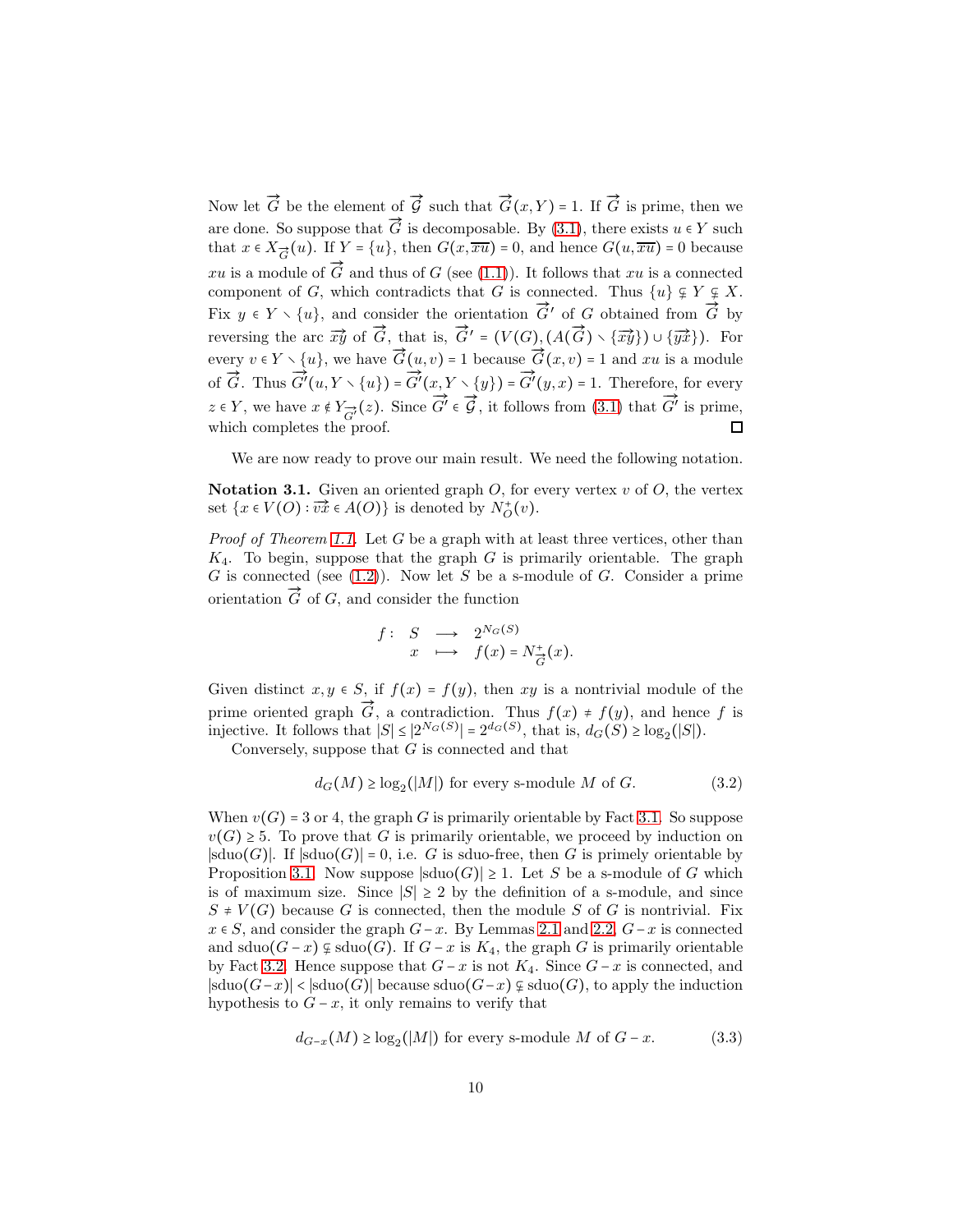Let M be a s-module of  $G-x$ . If  $M \cap S \neq \emptyset$  and  $M \setminus S \neq \emptyset$ , then it is easy to see that  $M \cup S$  is a s-module of G, which contradicts the maximality of the s-module S of G. Therefore,  $M \cap S = \emptyset$  or  $M \subseteq S \setminus \{x\}$ . First suppose  $M \subseteq S \setminus \{x\}$ . In this instance,  $N_G(M) = N_G(S)$  and hence  $d_{G-x}(M) = d_G(S)$ . Since  $d_G(S) \ge$  $\log_2(|S|)$ , it follows that  $d_{G-x}(M) \ge \log_2(|S|) > \log_2(|M|)$ . Second suppose  $M \cap S = \emptyset$ . Since M is a s-module of  $G - x$ , to show that M is also a s-module of G, it suffices to verify that for every  $m, m' \in M$ , we have  $G(x, m) = G(x, m')$ . Let  $m, m' \in M$ , and consider  $s \in S \setminus \{x\}$ . We have  $G(x, m) = G(s, m)$  and  $G(x, m') = G(s, m')$  because S is a module of G. Moreover,  $G(s, m) = G(s, m')$ because M is a module of  $G-x$ . Thus  $G(x, m) = G(x, m')$ , and hence M is a smodule of G. It follows that  $d_G(M) \ge \log_2(|M|)$  (see [\(3.2\)](#page-9-0)). Moreover, we have  $G(x,M) = 0$  or  $G(x,M) = 1$ . In the first instance, we have  $d_G(M) = d_{G-x}(M)$ , and since  $d_G(M) \ge \log_2(|M|)$ , we obtain  $d_{G-x}(M) \ge \log_2(|M|)$ . In the second instance, since M and S are disjoint modules of G, we have  $G(M, S) = 1$  so that  $d_G(M) \geq |S|$ , and hence  $d_{G-x}(M) \geq |S|-1$ . Since  $|S| \geq |M|$  by maximality of S, it follows that  $d_{G-x}(M) \ge |M|-1 \ge \log_2(|M|)$ . Thus [\(3.3\)](#page-9-1) holds.

Now by the induction hypothesis applied to  $G-x$ , the graph  $G-x$  is primarily orientable. Let  $\overrightarrow{G-x}$  be a prime orientation of G, and consider the function

$$
\begin{array}{cccc} g: & S \setminus \{x\} & \longrightarrow & 2^{N_G(S)} \\ & v & \longmapsto & g(v) = N_{\overline{G-x}}^+(v). \end{array}
$$

Since  $|S \setminus \{x\}| < 2^{d_G(S)}$  because  $d_G(S) \ge \log_2(|S|)$ , and since  $|2^{N_G(S)}| = 2^{d_G(S)}$ , we have  $|S \setminus \{x\}| < |2^{N_G(S)}|$ . Therefore, the function g is not surjective. It follows that  $2^{N_G(S)} \setminus \{g(v) : v \in S \setminus \{x\}\}\}\neq \emptyset$ . So let  $Y \in 2^{N_G(S)} \setminus \{g(v) : v \in S \setminus \{x\}\}\$ ,<br>and consider the orientation  $\overrightarrow{G}$  of  $G$  defined by  $\overrightarrow{G} - x = \overrightarrow{G-x}$  and  $N_{\overrightarrow{G}}^+(x) = Y$ . Set  $X = \{x\}$ . Since  $x \notin \{X\}_G$  because  $G(x, S \setminus \{x\}) = 0 \neq G(x, N_G(S)) = 1$ , then  $x \notin \{X\}_{\overrightarrow{G}}$  (see [\(1.1\)](#page-2-0)). Suppose for a contradiction that  $\overrightarrow{G}$  is decomposable. Since  $x \notin \langle X \rangle_{\overrightarrow{G}}$ , there exists  $u \in X$  such that  $x \in X_{\overrightarrow{G}}(u)$  (see [\(2.4\)](#page-6-2)). If  $u \in S \setminus \{x\}$ , then since xu is a module of  $\vec{G}$  and  $\vec{G}(x, u) = 0$ , we have  $N_{\vec{G}}^+(x) = N_{\vec{G}}^+(u) =$  $N_{\vec{G}-x}^+(u) = g(u)$ , which contradicts  $N_{\vec{G}}^+(x) = Y \notin \{g(v) : v \in S \setminus \{x\}\}\.$  Therefore  $u \notin S$ . Moreover, if  $u \in N_G(S)$ , then for  $s \in S \setminus \{x\}$ , we have  $G(s,x) = 0 \neq$  $G(s, u) = 1$ , contradicting that xu is a module of  $\overrightarrow{G}$  and thus of G (see [\(1.1\)](#page-2-0)). Thus  $u \in X \setminus (S \cup N_G(S))$ . It follows that xu is a s-duo of G. Since S and xu are non-disjoint s-modules of G, then  $S \cup xu = S \cup \{u\}$  is also a s-module of G (see Remark [2.2\)](#page-4-1), which contradicts the maximality of S. Thus  $\vec{G}$  is prime, completing the proof.  $\Box$ 

#### References

#### References

<span id="page-10-0"></span>[1] H. Belkhechine, Decomposability index of tournaments, Discrete Math. 340 (2017) 2986–2994.